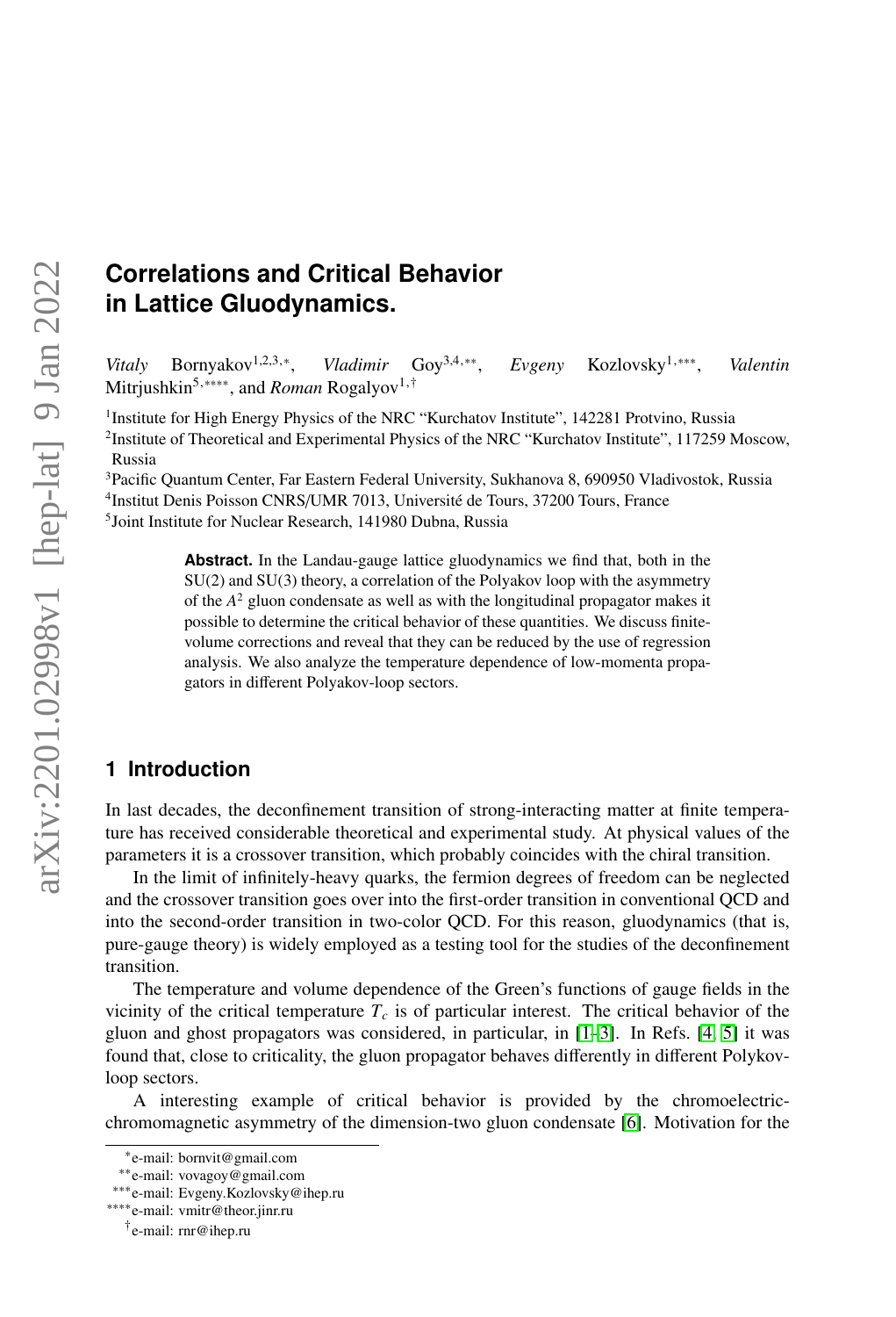studies of the asymmetry and gluon propagators was also discussed in [\[3,](#page-7-1) [7,](#page-7-5) [8\]](#page-7-6) and references therein.

Recently, it was demonstrated that correlations between the Polyakov loop and the zeromomentum longitudinal propagator considerably facilitate the analysis of its critical behavior both in the SU(2) [\[9,](#page-7-7) [10\]](#page-7-8) and SU(3) [\[11\]](#page-7-9) gluodynamics. This made it possible to describe critical behavior of the asymmetry and the propagator with unprecendented precision. Here we discuss the assumptions made in Refs.[\[9–](#page-7-7)[11\]](#page-7-9) and the role of finite-volume effects.

The paper is organized as follows. In the next Section we introduce the definition and describe the details of our numerical simulations. The correlation between the asymmetry  $\mathcal A$ and the Polyakov loop  $P$  forms the subject of Section [3.](#page-2-0) In Section [4](#page-3-0) we consider the finitevolume effects and discuss how the Polyakov loop determined the behavior of the asymmetry and the propagator. The propagators at nonzero momenta are considered in Section [5.](#page-6-0) In Conclusions we summarize our findings.

## **2 Designations and lattice settings**

We study SU(2) and SU(3) lattice gauge theories with the standard Wilson action in the Landau gauge.

Our calculations are performed on  $N_t \times N_s^3$  lattices  $(N_t = 8, N_s = 32, 48, 72, 80$  in the 20 case and  $N_t = 8, N_t = 24$  in the SU(3) case). The temperature *T* is given by  $T = 1/aN_s$ . SU(2) case and  $N_t = 8$ ,  $N_s = 24$  in the SU(3) case). The temperature *T* is given by  $T = 1/aN_t$ where *a* is the lattice spacing;  $L = aN_s$  is the lattice size. We use the parameter  $\tau = \frac{T - T_c}{T_c}$  $\frac{C}{T_c}$ .

In the SU(3) case we employ the scale fixing procedure proposed in [\[12\]](#page-7-10) and use the value of the Sommer parameter  $r_0 = 0.5$  fm as in [\[13\]](#page-7-11). Making use of  $\beta_c = 6.06$  and  $\frac{T_c}{\sqrt{\sigma}} = 0.63$ ,

Ref. [\[14\]](#page-7-12) gives  $T_c = 294$  MeV and  $\sqrt{\sigma} = 0.47$  GeV. We study the range of temperatures<br>0.904 $T < T < 1.104$  the corresponding lattice spacings 0.076 fm  $\le a \le 0.093$  fm. Some  $0.904T_c \leq T \leq 1.104T_c$ , the corresponding lattice spacings 0.076 fm  $\leq a \leq 0.093$  fm. Some 200 independent Monte Carlo gauge-field configurations are generated for each of the sectors of the Polyakov loop  $P$  (also referred to as the center sectors):

$$
(I) \quad -\frac{\pi}{3} < \arg \mathcal{P} \quad < \frac{\pi}{3} \quad \text{referred to as} \quad \text{Re}\mathcal{P} > 0 \tag{1}
$$
\n
$$
(II) \quad \frac{\pi}{3} < \arg \mathcal{P} \quad < \pi \quad \text{referred to as} \quad \text{Re}\mathcal{P} < 0
$$
\n
$$
(III) \quad -\pi < \arg \mathcal{P} \quad < -\frac{\pi}{3} \quad \text{referred to as} \quad \text{Re}\mathcal{P} < 0
$$

We make no difference between sectors *II* and *III* becuse the quantities under study are independent of Im $\mathcal P$  as was shown in [\[11\]](#page-7-9).

In the SU(2) case we use the string tension  $\sigma = 440$  MeV, which gives [\[15\]](#page-8-0)  $T_c$  = 297 MeV. We study the range  $0.9987T_c \leq T \leq 1.0083T_c$ , the corresponding lattice spacings  $a \approx 0.083$  fm. From 400 to 2200 gauge-field configurations are simulated for each set of the parameters. In the case of SU(2) we make no difference between  $\mathcal P$  and Re $\mathcal P$ .

Consecutive configurations are separated by  $200 \div 400$  sweeps, each sweep includes one local heatbath update followed by *<sup>N</sup><sup>s</sup>*/2 microcanonical updates.

Definitions of the chromo-electric-magnetic asymmetry  $\mathcal{A}$  can be found e.g. in Refs.[\[6,](#page-7-4) [9\]](#page-7-7); the definitions of vector potentials  $A_\mu(x)$ , and the description of gauge-fixing procedure as well as the expressions for the longitudinal  $D_L(p)$  and transverse  $D_T(p)$  gluon propagators — in Refs.[\[3,](#page-7-1) [11,](#page-7-9) [13\]](#page-7-11). Here we only present the expression for the asymmetry in terms of the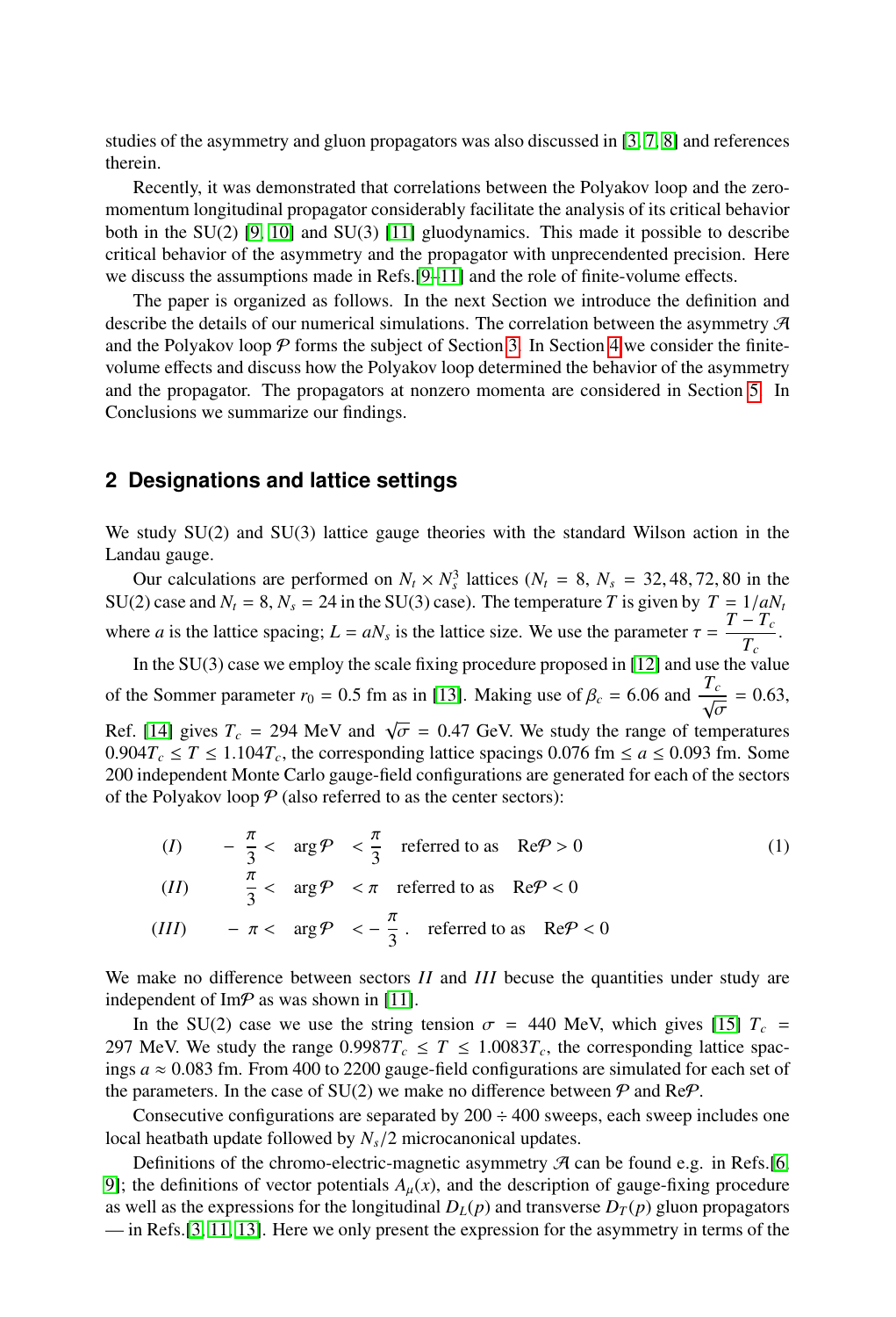propagators

$$
\mathcal{A} = \frac{2(N_c^2 - 1)N_t}{\beta a^2 N_s^3} \left[ 3(D_L(0) - D_T(0)) + \sum_{p \neq 0} \left( \frac{3|\vec{p}|^2 - p_4^2}{p^2} D_L(p) - 2D_T(p) \right) \right].
$$
 (2)

Here we do not consider details of the approach to the continuum limit and renormalization considering that the lattices with  $N_t = 8$  (corresponding to spacing  $a \approx 0.08$  fm at  $T \sim T_c$ ) are sufficiently fine.

# <span id="page-2-0"></span>**3 Correlations of the longitudinal propagator and the asymmetry with the Polyakov loop**

<span id="page-2-1"></span>

Figure 1: Distributions in the zero-momentum longitudinal propagator (left panel) and the asymmetry (right panel) at  $T < T_c$  (filled circles) and  $T > T_c$  (empty circles).

It is convenient to begin the analysis of the critical behavior of the longitudinal  $D_L(p)$  and transverse  $D_T(p)$  propagators by considering the temperature dependence of the distributions of gauge-field configurations in *DL*(0).

First, we observe that the distribution in  $D<sub>L</sub>(0)$  depends strongly on the temperature when *T* ∼ *T<sub>c</sub>* (see Fig. [1\)](#page-2-1). This behavior gets even more complicated due to finite-volume effects, which are considered to be substantial at  $T \sim T_c$ .

From the plots in Fig. [1](#page-2-1) it is clearly seen that not only the average value but also other quantities characterizing the distribution of confugurations in  $D<sub>L</sub>(0)$  should be thorougly analyzed in order to gain an insight to the critical behavior of the propagators and the asymmetry  $A$ . To characterize the propagator distribution, it is instructive to consider its correlation with the Polyakov loop, whose temperature and volume dependence is well understood [\[16,](#page-8-1) [17\]](#page-8-2). That is, we use the asymmetry as the reference.

Thus we consider the conditional distribution  $\mathcal{F}(\mathbf{D}|\mathcal{P})$  of  $\mathbf{D} = \log [\sigma D_{L,T}(0)]$  at a par-<br>lar value of the Polyakov loop  $\mathcal{P}$  and perform regression analysis based on the linear ticular value of the Polyakov loop  $P$  and perform regression analysis based on the linear regession model

<span id="page-2-2"></span>
$$
\langle \mathbf{D}(\tau) \rangle_{\mathcal{P}} \simeq \mathcal{D}_0^{(L,T)}(\tau) + \mathcal{D}_1^{(L,T)}(\tau) \operatorname{Re} \mathcal{P}(\tau) + \mathcal{D}_2^{(L,T)}(\tau) (\operatorname{Re} \mathcal{P}(\tau))^2 , \qquad (3)
$$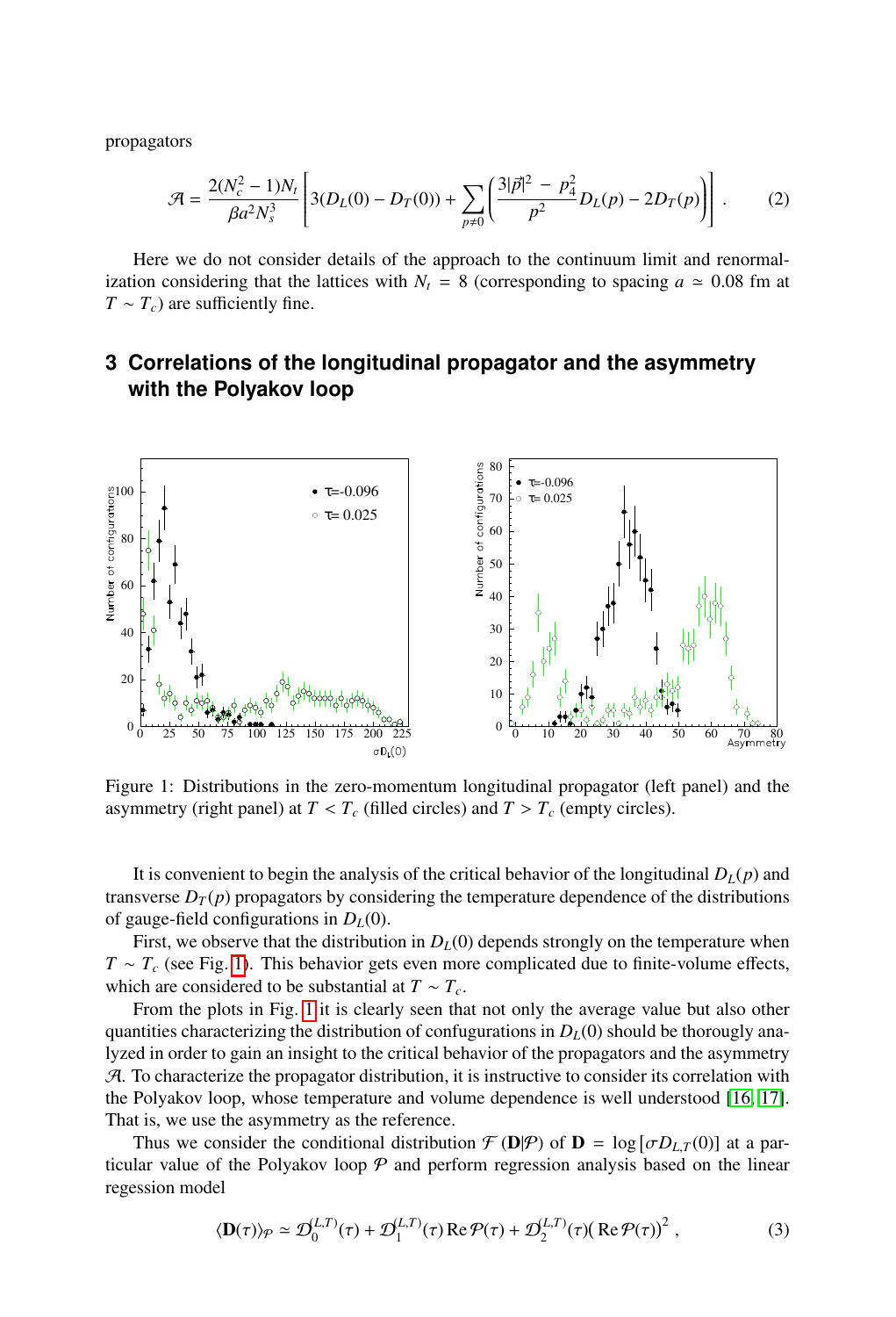where  $\langle \mathbf{D}(\tau) \rangle_p$  is the conditional average of the logarithm of the respective normalized propagator at a given value of the Polyakov loop  $P$ . The results for the longitudinal propagator are shown in Fig. [2.](#page-3-1)

<span id="page-3-1"></span>

Figure 2: Scatter plots illustrating correlation between the zero-momentum longitudinal propagator and the Polyakov loop. On the left panel data are shown at two different volumes and the same temperature. Shown lines are the regression curves based on the linear model [\(3\)](#page-2-2).

A similar procedure is performed for the asymmetry,

<span id="page-3-2"></span>
$$
\langle \mathcal{A} \rangle_{\mathcal{P}} \simeq \mathcal{A}_0(\tau) + \mathcal{A}_1(\tau) \operatorname{Re} \mathcal{P}(\tau) + \mathcal{A}_2(\tau) (\operatorname{Re} \mathcal{P}(\tau))^2, \tag{4}
$$

where the parameters  $\mathcal{A}_0$ ,  $\mathcal{A}_1$ , and  $\mathcal{A}_2$  are also determined from the fit to data. The results are shown in Fig. [3.](#page-4-0)

#### <span id="page-3-0"></span>**4 Finite-volume effects and properties of the correlations**

The right-hand side of the formula [\(4\)](#page-3-2) is useful for an evaluation of the average value of the asymmetry in the infinite-volume limit at the temprature  $\tau$ , where  $P(\tau)$  is the respective infinite-volume value of the Polyakov loop. Firstly, the sample average value of the asymmetry in the infinite-volume limit coincides with the conditional average at  $P(\tau)$  because the variance of the Polyakov-loop distribution tends to zero as  $L \rightarrow \infty$ . Secondly, finite-volume effects for the predicted value [\(4\)](#page-3-2) are much less than the sample average as is shown in Fig. [4.](#page-4-1) Infinite-volume extrapolation of the results shown on the right panel must coincide with those on the left panel. Thus a comparison of panels illustrates huge finite-volume effects due to an exclusion of one center sector, which is common practice at  $0 < \tau < 1$ . The left panel illustrates that the regression analysis gives much better precision for the finite-volume expectation values of the asymmetry than the conventional use of the sample average. It is also seen that an inclusion of both center sectors results not only in substantial decrease of the finite-volume effects, but also in some decrease of precision.

It is seen on the left panel of Fig. [3](#page-4-0) that its correlation with  $P$  becomes more pronounced with an increase of the volume. To study the dependence of the correlation on the volume, we use the Fraction of Variance Unexplained (FVU) designated by *S* as a measure of the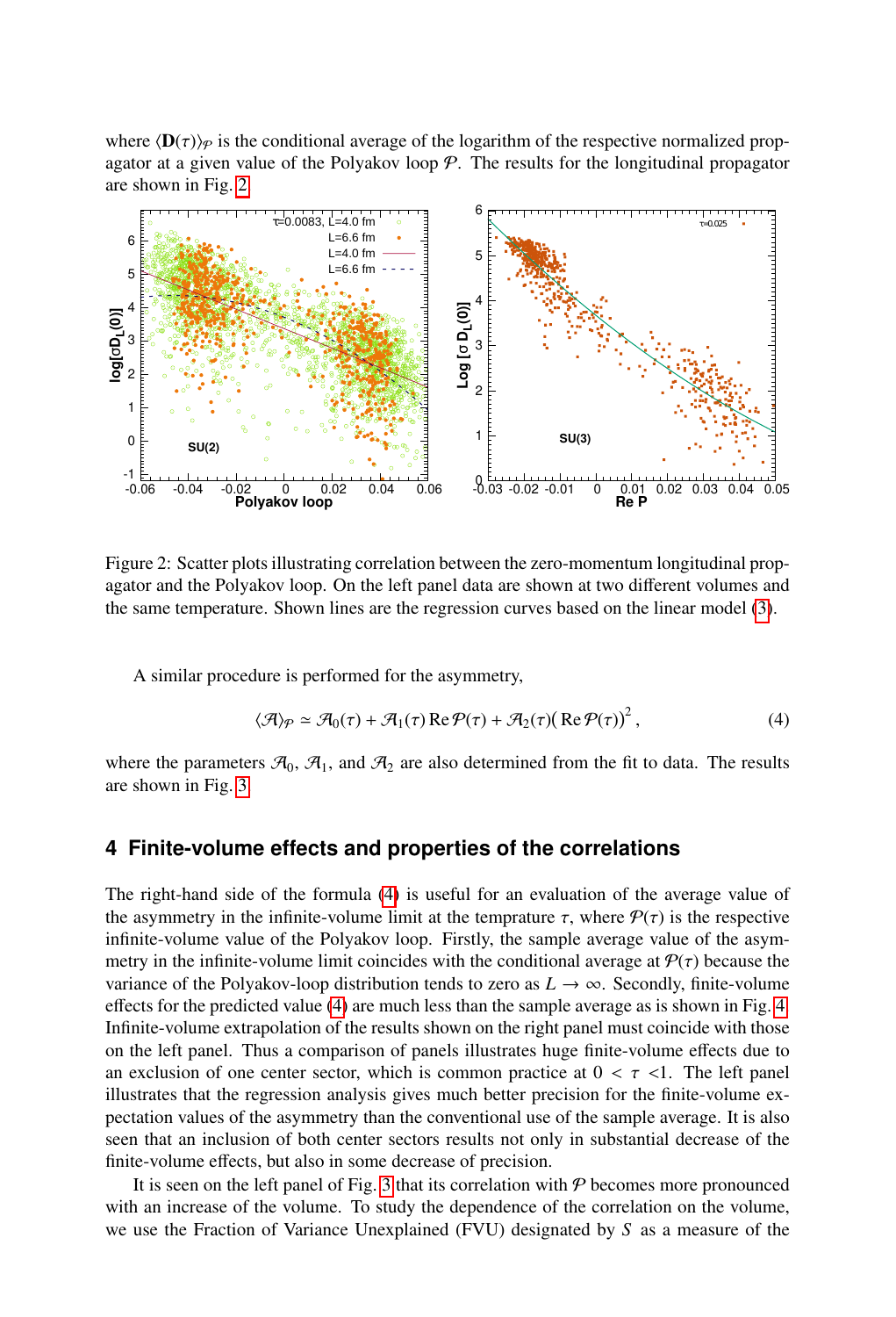<span id="page-4-0"></span>

Figure 3: Scatter plots illustrating correlation between the asymmetry and the Polyakov loop. Data are shown at two different lattice sizes and the same temperature in the SU(2) case (left panel) and at two different temperatures and the same lattice size in the SU(3) case (right panel). Shown lines are the regression curves based on the linear model [\(4\)](#page-3-2).

<span id="page-4-1"></span>

Figure 4: Finite-volume effects for the asymmetry,  $\mathcal{A}_0 \langle \mathcal{A} \rangle$  is the sample average. Left panel: both center sectors are taken into consideration. Right panel: results for the sector  $P > 0$ .

degree of correlation. It represents the ratio of the variance of the residuals  $e_A(n) = \mathcal{A}_n$  −  $\mathcal{A}_0 - \mathcal{A}_1 \operatorname{Re} \mathcal{P}_n - \mathcal{A}_2(\operatorname{Re} \mathcal{P}_n)^2$  and the sample variance  $M_2(\mathcal{A})$ ,

$$
S = \frac{Q}{M_2(\mathcal{A})}, \quad \text{where} \quad Q = \sum_{n=1}^{N_{data}} e_A^2(n), \quad M_2(\mathcal{A}) = \sum_{n=1}^{N_{data}} |\mathcal{A}_n - \langle \mathcal{A} \rangle|^2. \tag{5}
$$

In the general case,  $0 \le S \le 1$ ;  $S = 0$  implies that the asymmetry is nothing but a function of the Polyakov loop;  $S = 1$  means that they are independent of each other. The results are shown in Fig. [5.](#page-5-0) A similar estimate of *S* is performed also for the propagator.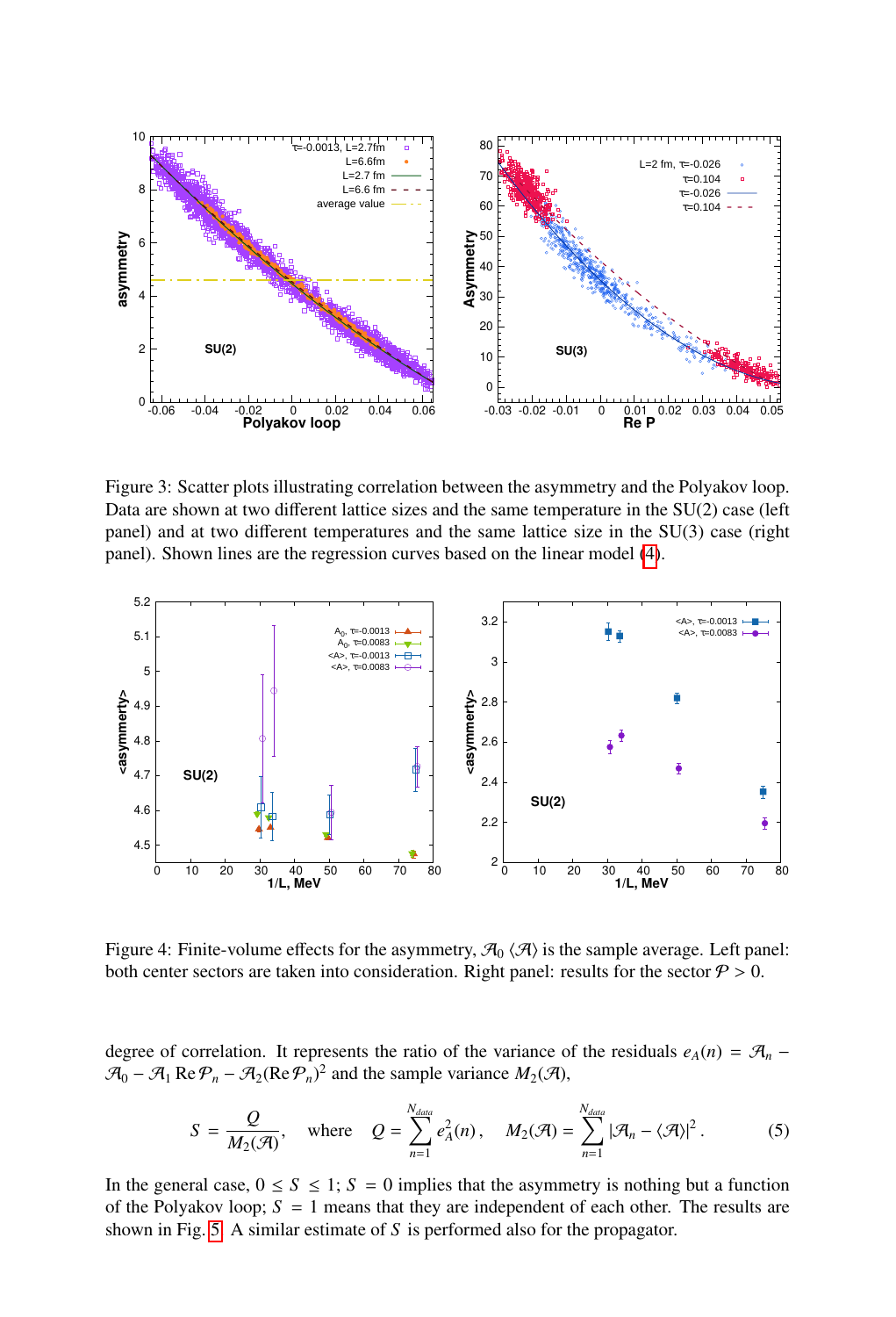<span id="page-5-0"></span>

Figure 5: Fraction of variance unexplained: the dependence on lattice size is shown in the SU(2) case (left panel), the dependence on the temperature – for the SU(3) case (right panel) both for  $A$  and  $D$ 

We see that the FVU for the asymmetry tends to zero as  $L \to \infty$ , whereas for the propagator it remains on the order of unity. The temperature dependence of FVU is explained by taking all center sectors into account at  $T > T_c$  providing a wide range of Polyakov-loop variation. We take all center sectors into consideration because in a finite volume transitions between them are not negligible even at  $T > T_c$  when  $\tau < 1$ .

Our data give some evidence that, in the infinite-volume limit, the zero-momentum longitudinal propagator is not a proper function of the Polyakov loop, it remains a random variable correlated with the Polyakov loop, whereas the asymmetry becomes a proper function of the Polyakov loop.

Nevertheless, our conclusion of the critical behavior of the propagator presenrted in Refs.[\[9–](#page-7-7)[11\]](#page-7-9) holds true because it is based on the assumption of the smooth dependence of the conditional average  $\langle \mathbf{D}(\tau) \rangle_P$  on P, no assumptions on its variance are made. Therewith, the regression curve can be extracted from the data only with a limited precision, therefore, the concept of smoothness should be formulated for the corridor of errors rather than for the proper function.

In this context, smoothness of the regression function  $f(\mathcal{P}) \equiv \langle \mathbf{D}(\tau) \rangle_{\mathcal{P}}$  at  $\mathcal{P} = \mathcal{P}_s$  means that the value  $f(\mathcal{P}_s)$  as well as the derivative  $\frac{df(\mathcal{P})}{d\mathcal{P}}$  $\Big|_{\mathcal{P}=\mathcal{P}_s}$  evaluated over the range  $\mathcal{P} < \mathcal{P}_s$ coincide within statistical error with those evaluated over the range  $P > P_s$ . It should be<br>emphasized that our conclusions on the critical behavior are based on smothness at  $P = 0$ emphasized that our conclusions on the critical behavior are based on smothness at  $P_s = 0$ .

Our data fulfil this criterion. For example, if we take  $P_s = 0$  and the SU(3) data for  $\tau = -0.096$  so that the data come close to  $P_s$ , then we can use the fit function

$$
\langle \mathcal{A} \rangle_{\mathcal{P}} \simeq \mathcal{A}_0 + \mathcal{A}_1 \operatorname{Re} \mathcal{P} \tag{6}
$$

both at  $\mathcal{P} < \mathcal{P}_s$  and at  $\mathcal{P} > \mathcal{P}_s$ ; to put it differently, the third term in formula [\(4\)](#page-3-2) can be omitted because  $\mathcal{P}$  varies over a small range. In so doing we arrive at omitted because  $P$  varies over a small range. In so doing, we arrive at

$$
\mathcal{A}_0 = 33.91(85), \quad \mathcal{A}_1 = -966(16) \qquad \mathcal{P} < 0 \tag{7}
$$
\n
$$
\mathcal{A}_0 = 33.90(64), \quad \mathcal{A}_1 = -962(91) \qquad \mathcal{P} > 0 \,.
$$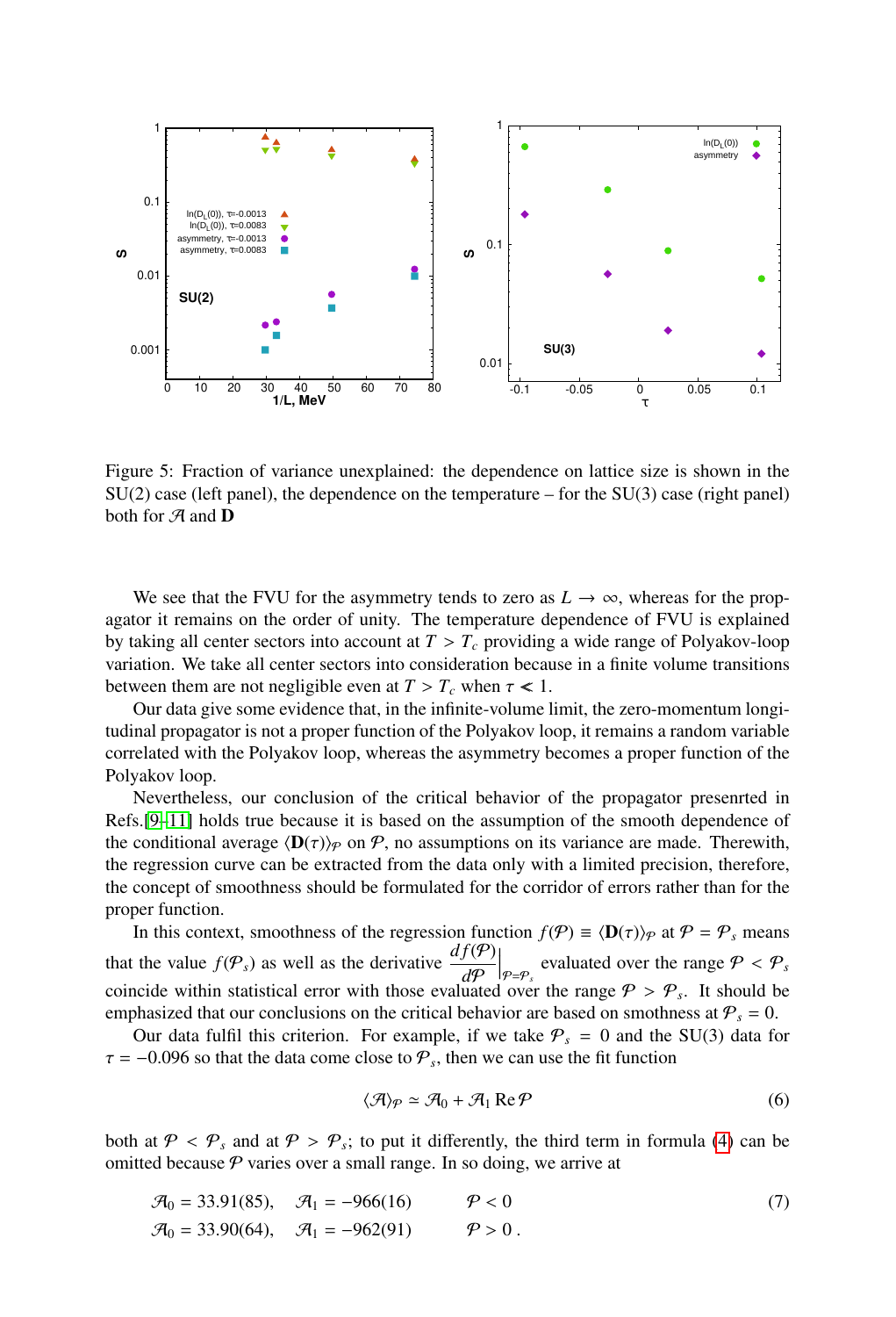However, the assumption of smooth dependence should be tested on a larger statistics, for which a reliable extrapolation to the point  $P_s = 0$  is possible both from the domain  $P < 0$ and  $P > 0$  when  $\tau > 0$ .

Smooth dependence of the conditional averages  $\langle A \rangle_P$  and  $\langle D \rangle_P$  on P at P = 0 implies that these quantities and, therefore, the infinte-volume limits of the respective sample averages considered as the functions of *T* have the same singularity/nonanalyticity at  $T = T_c$  that the Polyakov loop.

## <span id="page-6-0"></span>**5 Propagators at nonzero momenta**

The mentioned test on smoothness can also be motivated by our observation that the temperature dependence of the longitudinal propagator at nonzero momenta differs significantly from that at zero momentum, which is shown in Fig. [6.](#page-6-1) It is clearly seen that the temperature dependence of the zero-momentum propagator is in a good agreement with that found in Refs. [\[4,](#page-7-2) [5\]](#page-7-3).

<span id="page-6-1"></span>

Figure 6: Temperature dependence of the longitudinal (left panel) and transverse (right panel) gluon propagators at various values of momenta in the SU(3) case. Lines are shown just to guide the eye, also notice the logarithmic scale on the ordinate axis.

However, we find that the zero-momentum longitudinal gluon propagator decreases with the temperature in the sector  $\text{Re}\mathcal{P} > 0$  and rapidly increases in the sectors  $\text{Re}\mathcal{P} < 0$ , whereas longitudinal gluon propagator at *<sup>p</sup>* <sup>∼</sup> <sup>0</sup>.5÷1 GeV decreases with temperature in all Polyakov-loop sectors<sup>[1](#page-6-2)</sup>. Thus a sharp peak of the longitudinal gluon propagator in the sectors  $\text{Re}\mathcal{P} < 0$ <br>appears in the deep infrared at  $T \propto T$ . Physical interpretation of such peak may be as appears in the deep infrared at  $T \sim T_c$ . Physical interpretation of such peak may be as follows: a formation of a large bubble of the phase with  $\text{Re}\mathcal{P} < 0$  in gluon matter at  $T > T_c$ in the phase with  $\text{Re}\mathcal{P} > 0$  gives rise to huge fluctuations of chromoelectric fields which should emerge when the size of such bubble exceeds the scale determined by the width of the above-mentioned peak.

<span id="page-6-2"></span><sup>&</sup>lt;sup>1</sup>Temperature dependence of  $D_L(p)$  at  $p \sim 0.5 \div 1$  GeV is poorly seen on the plots in Refs. [\[4,](#page-7-2) [5\]](#page-7-3): one can only conclude that it does not increase.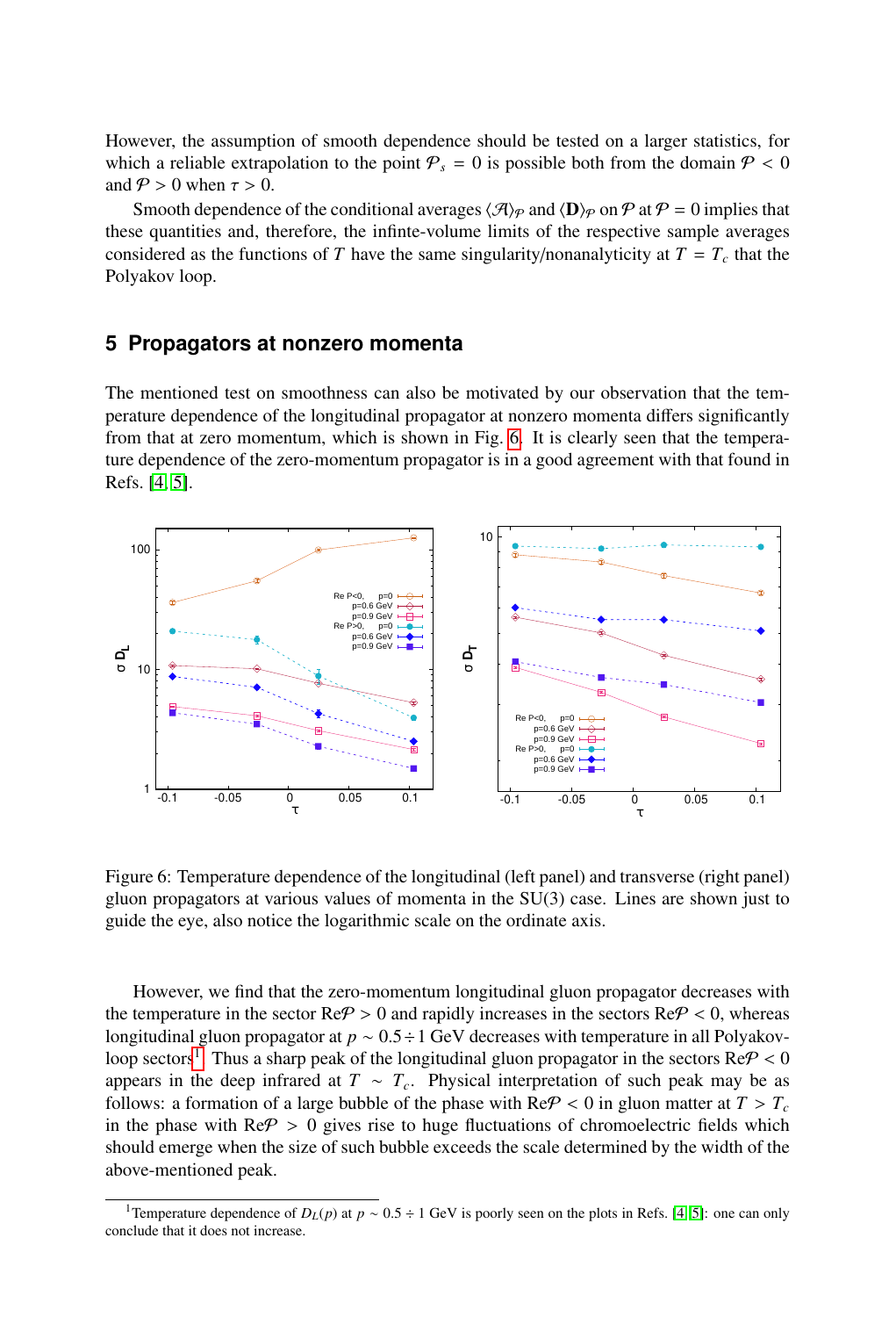Temperature dependence of the transverse propagator at nonzero momenta is shown in the right panel of Fig. [6.](#page-6-1) It is interesting to remark that it substantially decreases with temperature in the sector ReP. However, this observation calls for further investigation.

# **6 Conclusions**

We have studied numerically the asymmetry and the longitudinal gluon propagator in the Landau-gauge SU(2) and SU(3) gluodynamics close to criticality. Our findings can be summarized as follows:

- The correlations between  $\mathcal A$  and  $\mathcal P$  between  $D$  and  $\mathcal P$  indicate that the conditional averages  $\langle \mathcal{A} \rangle_{\mathcal{P}}$  and  $\langle \mathbf{D} \rangle_{\mathcal{P}}$  are smooth functions of  $\mathcal{P}$  at  $\mathcal{P} = 0$ .
- In the infinite-volume limit, the asymmetry is completely determined by the Polyakov loop, whereas the propagators are only partially determined (that is, the gluon propagator at a given value of  $P$  represents a random variable even in the infinite-volume limit.  $)$
- The use of regression analysis substantially reduces finite-volume effects.
- Finite-volume effects in different center sectors partially cancel each other.
- The temperature dependence of the longitudinal gluon propagator at *<sup>p</sup>* < 1 GeV and *<sup>T</sup>* <sup>∼</sup>  $T_c$  in the Polyakov-loop sectors with Re $P < 0$  is qualitatively different at  $p = 0$  and *p* = *pmin* ∼ 600 MeV.

Acknowledgments. Computer simulations were performed on the IHEP (Protvino) Central Linux Cluster and ITEP(Moscow) Linux Cluster. This work was supported in part by the Russian Foundation for Basic Research, grant no.20-02-00737 A.

## **References**

- <span id="page-7-0"></span>[1] C.S. Fischer, A. Maas, J.A. Muller, Eur.Phys.J. C68, 165 (2010), 1003.1960
- [2] A. Maas, J.M. Pawlowski, L. von Smekal, D. Spielmann, Phys. Rev. D85, 034037 (2012), 1110.6340
- <span id="page-7-1"></span>[3] R. Aouane, V. Bornyakov, E. Ilgenfritz, V. Mitrjushkin, M. Muller-Preussker et al., Phys.Rev. D85, 034501 (2012), 1108.1735
- <span id="page-7-2"></span>[4] O. Oliveira, P.J. Silva, PoS LATTICE2014, 355 (2014), 1411.0133
- <span id="page-7-3"></span>[5] P.J. Silva, O. Oliveira, Phys. Rev. D 93, 114509 (2016), 1601.01594
- <span id="page-7-4"></span>[6] M.N. Chernodub, E.M. Ilgenfritz, Phys. Rev. D78, 034036 (2008), 0805.3714
- <span id="page-7-5"></span>[7] A. Maas, Phys. Rept. 524, 203 (2013), 1106.3942
- <span id="page-7-6"></span>[8] D. Vercauteren, H. Verschelde, Phys. Rev. D82, 085026 (2010), 1007.2789
- <span id="page-7-7"></span>[9] V.G. Bornyakov, V.K. Mitrjushkin, R.N. Rogalyov, Phys. Rev. D 100, 094505 (2019), 1609.05145
- <span id="page-7-8"></span>[10] V. Bornyakov, V. Bryzgalov, V. Mitrjushkin, R. Rogalyov, Int. J. Mod. Phys. A 33, 1850151 (2018), 1801.02584
- <span id="page-7-9"></span>[11] V.G. Bornyakov, V.A. Goy, V.K. Mitrjushkin, R.N. Rogalyov, Phys. Rev. D 104, 074508 (2021), 2101.03605
- <span id="page-7-10"></span>[12] S. Necco, R. Sommer, Nucl. Phys. B 622, 328 (2002), hep-lat/0108008
- <span id="page-7-11"></span>[13] V.G. Bornyakov, V.K. Mitrjushkin (2011), 1103.0442
- <span id="page-7-12"></span>[14] G. Boyd, J. Engels, F. Karsch, E. Laermann, C. Legeland, M. Lutgemeier, B. Petersson, Nucl. Phys. B 469, 419 (1996), hep-lat/9602007